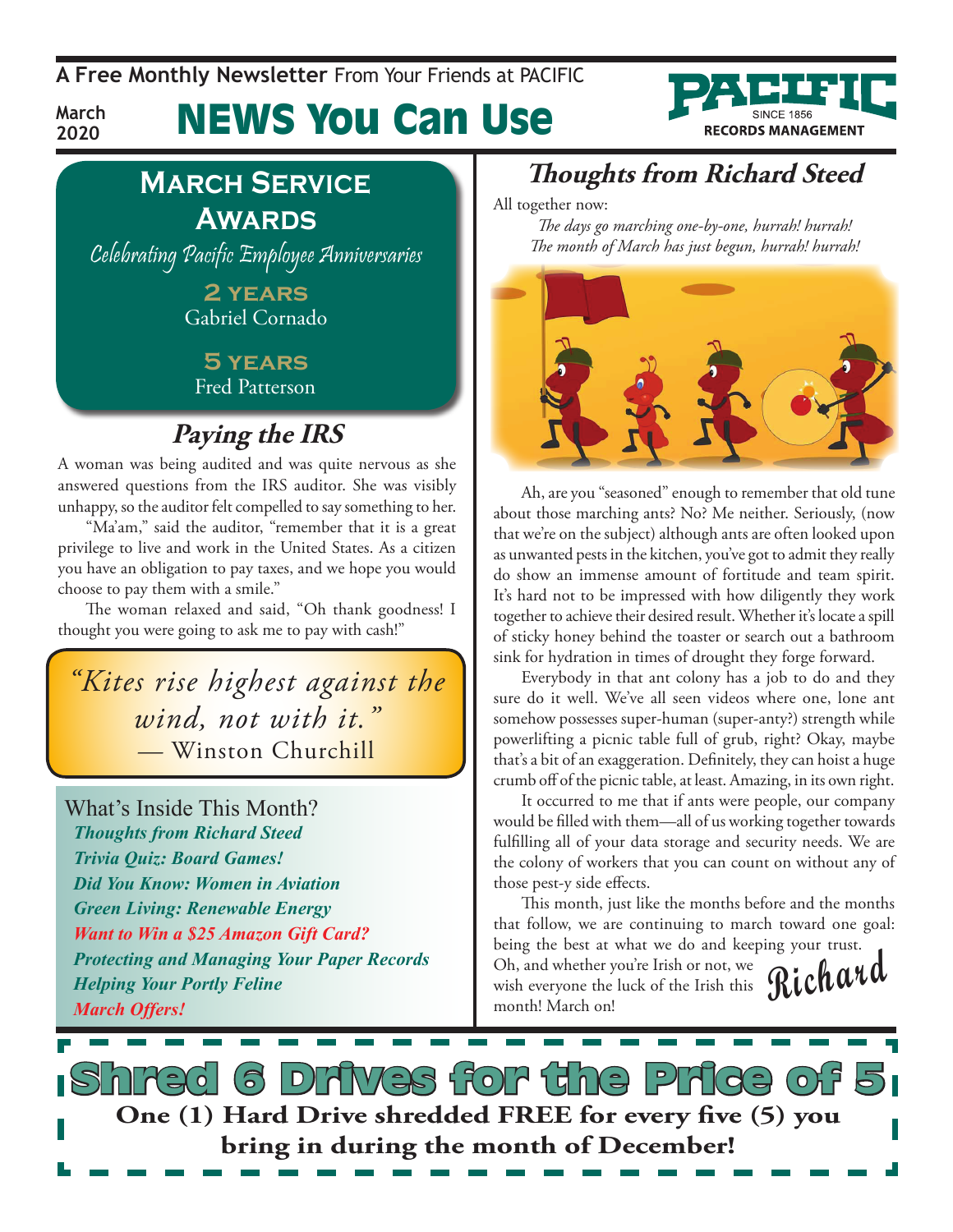#### **Trivia Quiz: Board Games!**

- 1. In the board game Monopoly, what is the name of the man in jail?
- 2. This kids' board game was originally called Snakes and Ladders in the U.S.
- 3. What game marked its 50th anniversary by hosting a giant game in Wembley Stadium using tile pieces that were six feet across?
- 4. The most recent version of the board game The Game of Life introduced this method of payment. What is it?
- 5. What does the Swahili word "Jenga" translate to in English?
- 6. What game was used in the Middle Ages to learn war strategy?
- 7. What are the colors of the two Rock 'em Sock 'em Robots?
- 8. Which game allows you to fire upon your opponent's war vessels?
- 9. In Candy Land, what are the playing pieces shaped as?
- 10. In the classic war game Risk, which is the easiest continent to defend against your opponents?

*Answers on Back Page!*

**Did You Know: Women in Aviation**

Women of Aviation Worldwide Week is March 2-8.

The first untethered hot air balloon flight by a woman was piloted in 1784 by Elisabeth Thible, a French opera singer.

In 1911, Harriet Quimby, who worked as a magazine writer, became the first U.S. woman licensed pilot. The following month she became the first woman to fly at night.

Then in 1912, Harriet Quimby became the first woman to fly over the English Channel from England to France. She was killed in a flying accident on July 1, 1912.

Amelia Earhart flew alone from Harbor Grace, Newfoundland, to Ireland in 1932, taking 15 hours for the flight and becoming the first woman to make a transatlantic solo flight.

Also in 1932, N.Y.—New England Airways employed the first female commercial airline pilot, Ruth Rowland Nichols.

In 1943, during World War II, more than 30 percent of the workforce in the aviation industry were women.

As early as 1961, the United States had 13 women trained as astronauts, but it was a Soviet woman, Valentina Tereshkova,

who became the first woman to orbit the earth in 1963.

In 1983, Sally Ride became the first U.S. woman to fly in space.



### **March Holidays and Events**

#### **Daily Observances:**

- 1 National Horse Protection Day
- 1-7 National Consumer Protection Week
- **2-8 Women of Aviation Worldwide Week**
- 2 Read Across America Day
- 3 World Wildlife Day
- 4 National Grammar Day
- 5 Nametag Day
- 6 Dress in Blue Day
- 6 National Day of Unplugging
- 7 Genealogy Day
- 8 Check Your Batteries Day
- 8 Daylight Saving Time Begins
- 8 National Proofreading Day
- 8 Day for Women's Rights and International Peace
- 9 Fill Our Staplers Day
- 10 International Bagpipe Day
- 11 Registered Dietitian Nutritionist Day
- 12 World Kidney Day

14 Pi Day

- 15 True Confessions Day
- 16 Freedom of Information Day
- 17 St. Patrick's Day
- 18 Forgive Mom and Dad Day
- 18 National Biodiesel Day
- 19 First Day of Spring
- 20 Kiss Your Fiance Day
- 20 Proposal Day
- 21 National Renewable Energy Day
- 21 World Poetry Day
- 22 World Water Day
- 23 National Puppy Day
- 23 World Meteorological Day
- 24 World Tuberculosis Day
- 25 National Medal of Honor Day
- 25 Pecan Day
- 26 Make Up Your Own Holiday Day
- 29 National Mom and Pop Business Owners Day
- 30 World Bipolar Day

#### **Monthly Observances:**

Youth Art Month Music in Our Schools Month Employee Spirit Month Humorists Are Artists Month International Ideas Month International Listening Awareness Month International Mirth Month Irish-American Heritage Month Mad for Plaid Month National Caffeine Awareness Month

The material contained in this newsletter is for informational purposes only and is based upon sources believed to be reliable and authoritative; however, it has not been independently verified by us. This newsletter should not be construed as offering professional advice. For guidance on a specific matter, please consult a qualified professional.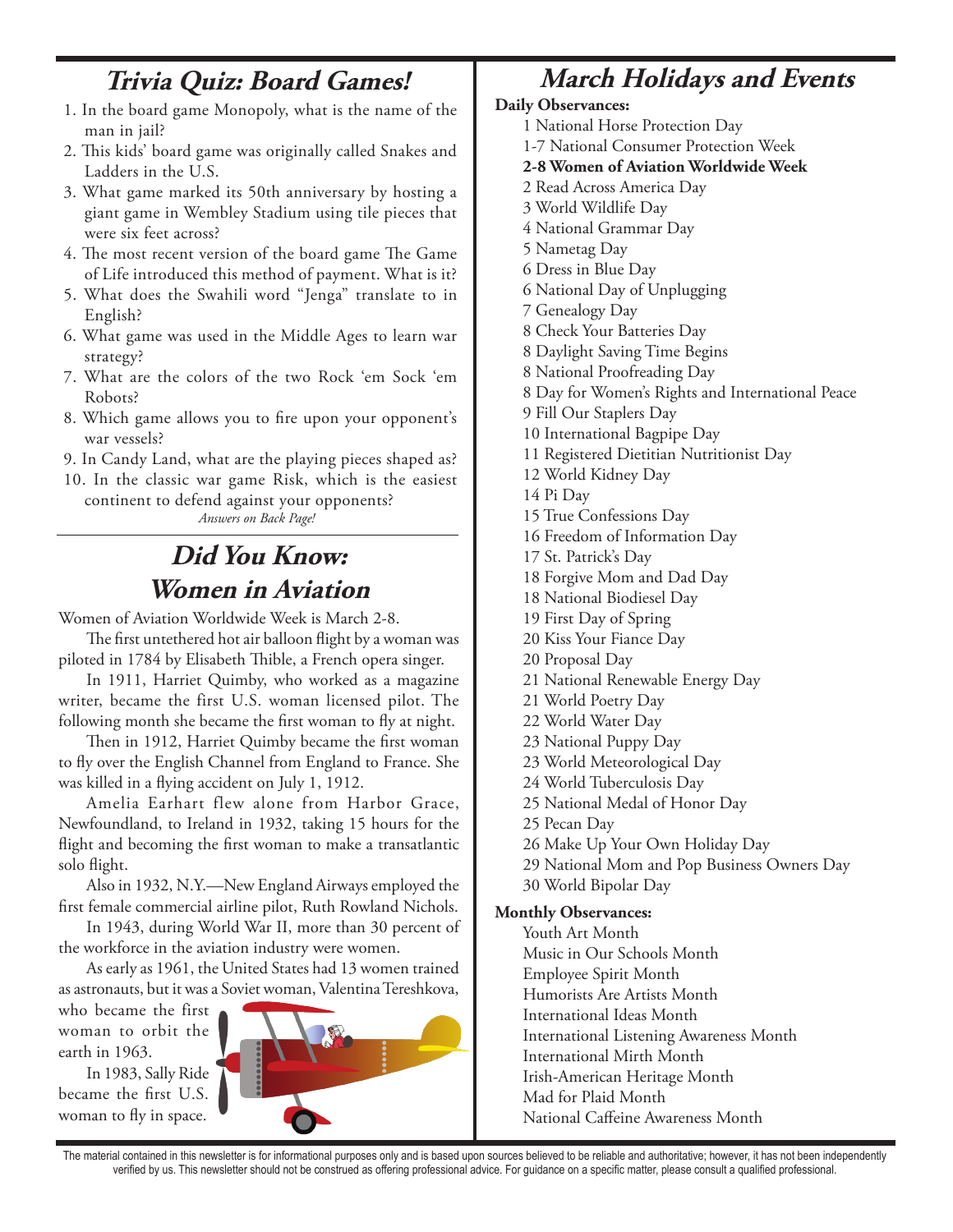# PacBlog

#### **Answers to Your Data Protection Questions**

PacBlog is the monthly web log of Pacific Records Storage To read this month's installment, please click the title below[.](http://pacific-records.com/5-advantages-of-a-local-shredding-and-destruction-provider) [https://pacific-records.com/](https://pacific-records.com/answers-to-your-data-protection-questions)

#### [answers-to-your-data-protection-questions](https://pacific-records.com/answers-to-your-data-protection-questions)

You may also access the PacBlog at the URL below. There you will find this month's installment along with archives of previous installments.

**http://pacific-records.com/category/pacnews**

### **Have A Question For Us?**

We love to hear from all our good friends and clients who enjoy reading our monthly newsletter. If you have a question related to off-site document storage, shredding, media vaulting, or document imaging, please feel free to give us a call or send us an email.

#### **(888) 893-6054 or info@pacific-records.com**

**Do You Want To Win A \$25 Amazon Gift Card?**



Each month we'll give you a new challenge of some type. All those who reply with a correct answer are eligible to win. At the end of the month we'll draw a lucky name.

**Last month's Winner: Maria O'Neill Coleman & Horowitt, LLP** Here is this month's challenge: **STRAWBERRY Last Month's Answer to:**  *What fruit has seeds on the outside?* Which statement below is true? 1.) One statement here is false. 2.) Two statements here are false. 3.) Three statements here are false.

Email your answer to **info@pacific-records.com**

*"As we express our gratitude, we must never forget that the highest appreciation is not to utter words, but to live by them."* —John Fitzgerald Kennedy

# **Spring Ahead!**



Daylight Saving Time begins Sunday, March 8. Be sure to turn your clocks forward one hour before going to bed on Saturday night. Fire Marshals also recommend using this as a reminder to change the batteries in your smoke and carbon monoxide detectors. Electricians suggest it's a good time to cycle the circuit breakers in your home's main service panel. This helps to ensure they trip immediately when they're supposed

to. Pro tip: Cycle the breakers *before* setting your clocks!

# **Green Living: Renewable Energy**

Did you know that most utilities offer you the option of purchasing green energy? You can opt into a renewable energy source like solar or wind. For most customers, this choice only costs about \$5 more per month. Not only will you be using more renewable energy, you will also be sending a message that this option is in demand.



"It's not just you. We're all insecure in one way or another."

# 3 months FREE secure Destruction service

*Get 3 months of free Secure Destruction service when you sign up for a new Secure Destruction account with a one-year agreement. Just mention this coupon! Email info@pacific-records.com for more information.*